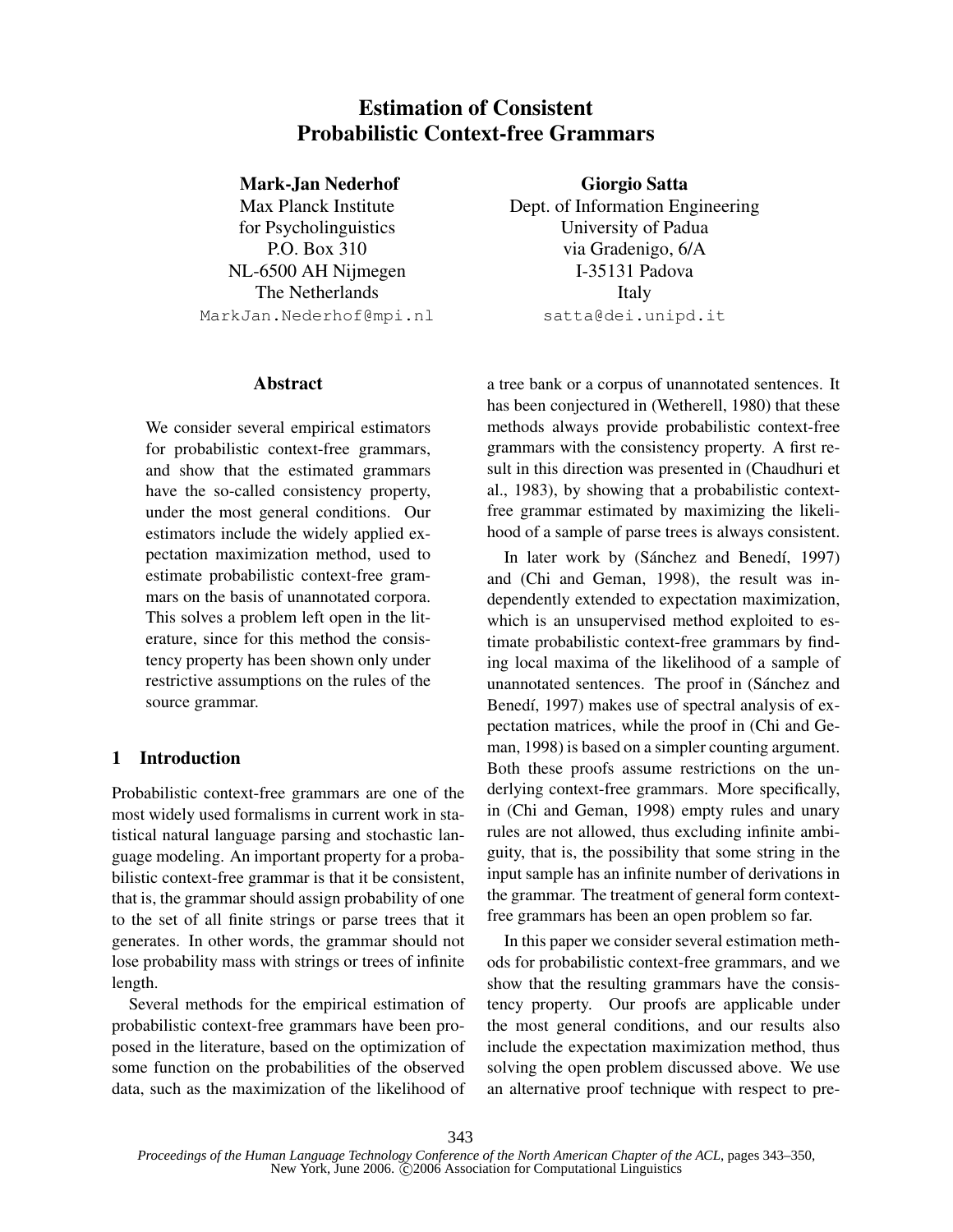vious work, based on an already known renormalization construction for probabilistic context-free grammars, which has been used in the context of language modeling.

The structure of this paper is as follows. We provide some preliminary definitions in Section 2, followed in Section 3 by a brief overview of the estimation methods we investigate in this paper. In Section 4 we prove some properties of a renormalization technique for probabilistic context-free grammars, and use this property to show our main results in Section 5. Section 6 closes with some concluding remarks.

#### 2 Preliminaries

In this paper we use mostly standard notation, as for instance in (Hopcroft and Ullman, 1979) and (Booth and Thompson, 1973), which we summarize below.

A context-free grammar (CFG) is a 4-tuple  $G =$  $(N, \Sigma, S, R)$  where N and  $\Sigma$  are finite disjoint sets of nonterminal and terminal symbols, respectively,  $S \in N$  is the start symbol and R is a finite set of rules. Each rule has the form  $A \to \alpha$ , where  $A \in N$ and  $\alpha \in (\Sigma \cup N)^*$ . We write V for set  $\Sigma \cup N$ .

Each CFG  $G$  is associated with a left-most derive relation  $\Rightarrow$ , defined on triples consisting of two strings  $\gamma, \delta \in V^*$  and a rule  $\pi \in R$ . We write  $\gamma \stackrel{\pi}{\Rightarrow} \delta$ if and only if  $\gamma = uA\gamma'$  and  $\delta = u\alpha\gamma'$ , for some  $u \in \Sigma^*, \gamma' \in V^*,$  and  $\pi = (A \rightarrow \alpha)$ . A left**most derivation** for G is a string  $d = \pi_1 \cdots \pi_m$ ,  $m \geq 0$ , such that  $\gamma_0 \stackrel{\pi_1}{\Rightarrow} \gamma_1 \stackrel{\pi_2}{\Rightarrow} \cdots \stackrel{\pi_m}{\Rightarrow} \gamma_m$ , for some  $\gamma_0, \ldots, \gamma_m \in V^*$ ;  $d = \varepsilon$  (where  $\varepsilon$  denotes the empty string) is also a left-most derivation. In the remainder of this paper, we will let the term derivation always refer to left-most derivation. If  $\gamma_0 \stackrel{\pi_1}{\Rightarrow} \cdots \stackrel{\pi_m}{\Rightarrow} \gamma_m$  for some  $\gamma_0, \ldots, \gamma_m \in V^*$ , then we say that  $d = \pi_1 \cdots \pi_m$  derives  $\gamma_m$  from  $\gamma_0$  and we write  $\gamma_0 \stackrel{d}{\Rightarrow} \gamma_m$ ;  $d = \varepsilon$  derives any  $\gamma_0 \in V^*$  from itself.

A (left-most) derivation d such that  $S \stackrel{d}{\Rightarrow} w$ ,  $w \in \Sigma^*$ , is called a **complete** derivation. If d is a complete derivation, we write  $y(d)$  to denote the (unique) string  $w \in \Sigma^*$  such that  $S \stackrel{d}{\Rightarrow} w$ . We define  $D(G)$  to be the set of all complete derivations for  $G$ . The language generated by  $G$  is the set of all strings derived by complete derivations, i.e.,  $L(G) = \{y(d) | d \in D(G)\}\$ . It is well-known that there is a one-to-one correspondence between complete derivations and parse trees for strings in  $L(G)$ .

For  $X \in V$  and  $\alpha \in V^*$ , we write  $f(X, \alpha)$  to denote the number of occurrences of X in  $\alpha$ . For  $(A \rightarrow \alpha) \in R$  and a derivation d,  $f(A \rightarrow \alpha, d)$ denotes the number of occurrences of  $A \to \alpha$  in d. We let  $f(A, d) = \sum_{\alpha} f(A \rightarrow \alpha, d)$ .

A probabilistic CFG (PCFG) is a pair  $G =$  $(G, p_G)$ , where G is a CFG and  $p_G$  is a function from  $R$  to real numbers in the interval  $[0, 1]$ . We say that G is **proper** if, for every  $A \in N$ , we have

$$
\sum_{A \to \alpha} p_G(A \to \alpha) = 1. \tag{1}
$$

Function  $p<sub>G</sub>$  can be used to assign probabilities to derivations of the underlying CFG G, in the following way. For  $d = \pi_1 \cdots \pi_m \in R^*$ ,  $m \ge 0$ , we define

$$
p_G(d) = \prod_{i=1}^m p_G(\pi_i). \tag{2}
$$

Note that  $p_G(\varepsilon) = 1$ . The probability of a string  $w \in \Sigma^*$  is defined as

$$
p_G(w) = \sum_{y(d)=w} p_G(d). \tag{3}
$$

A PCFG is consistent if

$$
\sum_{w} p_G(w) = 1. \tag{4}
$$

Consistency implies that the PCFG defines a probability distribution over both sets  $D(G)$  and  $L(G)$ . If a PCFG is proper, then consistency means that no probability mass is lost in derivations of infinite length. All PCFGs in this paper are implicitly assumed to be proper, unless otherwise stated.

#### 3 Estimation of PCFGs

In this section we give a brief overview of some estimation methods for PCFGs. These methods will be later investigated to show that they always provide consistent PCFGs.

In natural language processing applications, estimation of a PCFG is usually carried out on the basis of a tree bank, which in this paper we assume to be a sample, that is, a finite multiset, of complete derivations. Let  $D$  be such a sample, and let  $D$  be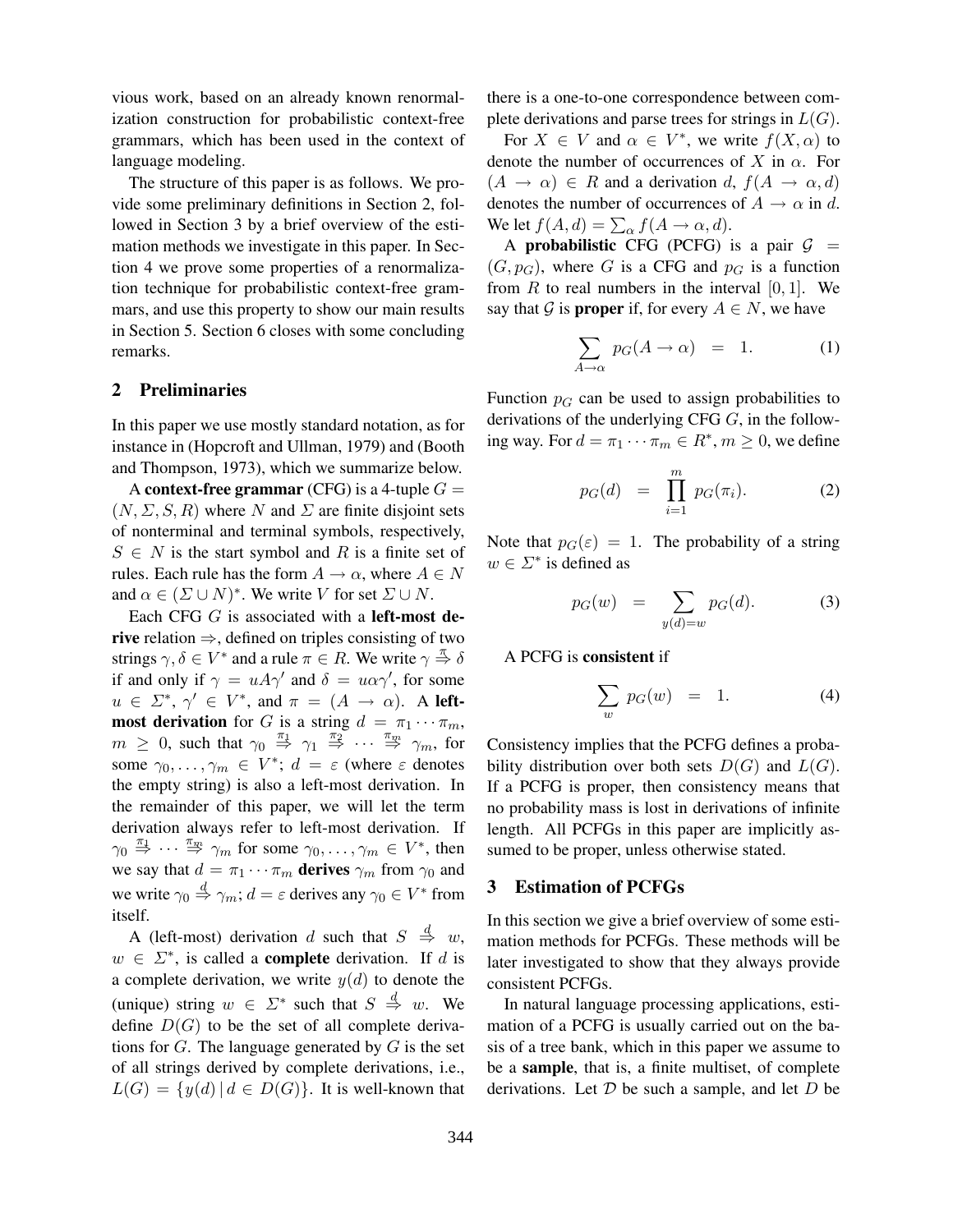the underlying set of derivations. For  $d \in D$ , we let  $f(d, D)$  be the multiplicity of d in D, that is, the number of occurrences of  $d$  in  $\mathcal{D}$ . We define

$$
f(A \to \alpha, \mathcal{D}) = \sum_{d \in D} f(d, \mathcal{D}) \cdot f(A \to \alpha, d), \tag{5}
$$

and let  $f(A, \mathcal{D}) = \sum_{\alpha} f(A \rightarrow \alpha, \mathcal{D}).$ 

Consider a CFG  $G = (N, \Sigma, R, S)$  defined by all and only the nonterminals, terminals and rules observed in D. The criterion of maximum likelihood estimation (MLE) prescribes the construction of a PCFG  $\mathcal{G} = (G, p_G)$  such that  $p_G$  maximizes the likelihood of D, defined as

$$
p_G(\mathcal{D}) = \prod_{d \in D} p_G(d)^{f(d,\mathcal{D})}, \tag{6}
$$

subject to the properness conditions  $\sum_{\alpha} p_G(A \rightarrow$  $\alpha$ ) = 1 for each  $A \in N$ . The maximization problem above has a unique solution, provided by the estimator (see for instance (Chi and Geman, 1998))

$$
p_G(A \to \alpha) = \frac{f(A \to \alpha, \mathcal{D})}{f(A, \mathcal{D})}.
$$
 (7)

We refer to this as the supervised MLE method.

In applications in which a tree bank is not available, one might still use the MLE criterion to train a PCFG in an unsupervised way, on the basis of a sample of unannotated sentences, also called a corpus. Let us call  $\mathcal C$  such a sample and  $C$  the underlying set of sentences. For  $w \in C$ , we let  $f(w, C)$  be the multiplicity of  $w$  in  $\mathcal{C}$ .

Assume a CFG  $G = (N, \Sigma, R, S)$  that is able to generate all of the sentences in  $C$ , and possibly more. The MLE criterion prescribes the construction of a PCFG  $\mathcal{G} = (G, p_G)$  such that  $p_G$  maximizes the likelihood of  $C$ , defined as

$$
p_G(\mathcal{C}) = \prod_{w \in C} p_G(w)^{f(w, \mathcal{C})}, \tag{8}
$$

subject to the properness conditions as in the supervised case above. The above maximization problem provides a system of  $|R|$  nonlinear equations (see (Chi and Geman, 1998))

$$
p_G(A \to \alpha) =
$$
  

$$
\frac{\sum_{w \in C} f(w, C) \cdot E_{p_G(d \mid w)} f(A \to \alpha, d)}{\sum_{w \in C} f(w, C) \cdot E_{p_G(d \mid w)} f(A, d)},
$$
(9)

where  $E_p$  denotes an expectation computed under distribution p, and  $p_G(d | w)$  is the probability of derivation  $d$  conditioned by sentence  $w$  (so that  $p_G(d | w) > 0$  only if  $y(d) = w$ ). The solution to the above system is not unique, because of the nonlinearity. Furthermore, each solution of (9) identifies a point where the curve in (8) has partial derivatives of zero, but this does not necessarily correspond to a local maximum, let alone an absolute maximum. (A point with partial derivatives of zero that is not a local maximum could be a local minimum or even a so-called saddle point.) In practice, this system is typically solved by means of an iterative algorithm called inside/outside (Charniak, 1993), which implements the expectation maximization (EM) method (Dempster et al., 1977). Starting with an initial function  $p_G$  that probabilistically extends G, a so-called growth transformation is computed, defined as

$$
\overline{p}_G(A \to \alpha) = \frac{\sum_{w \in C} f(w, C) \cdot \sum_{y(d) = w} \frac{p_G(d)}{p_G(w)} \cdot f(A \to \alpha, d)}{\sum_{w \in C} f(w, C) \cdot \sum_{y(d) = w} \frac{p_G(d)}{p_G(w)} \cdot f(A, d)} \cdot (10)
$$

Following (Baum, 1972), one can show that  $\overline{p}_{G}(\mathcal{C}) \ge p_{G}(\mathcal{C})$ . Thus, by iterating the growth transformation above, we are guaranteed to reach a local maximum for (8), or possibly a saddle point. We refer to this as the unsupervised MLE method.

We now discuss a third estimation method for PCFGs, which was proposed in (Corazza and Satta, 2006). This method can be viewed as a generalization of the supervised MLE method to probability distributions defined over infinite sets of complete derivations. Let  $D$  be an infinite set of complete derivations using nonterminal symbols in  $N$ , start symbol  $S \in N$  and terminal symbols in  $\Sigma$ . We assume that the set of rules that are observed in D is drawn from some finite set R. Let  $p_D$  be a probability distribution defined over  $D$ , that is, a function from set  $D$  to interval  $[0, 1]$  such that  $\sum_{d \in D} p_D(d) = 1.$ 

Consider the CFG  $G = (N, \Sigma, R, S)$ . Note that  $D \subseteq D(G)$ . We wish to extend G to some PCFG  $G = (G, p_G)$  in such a way that  $p_D$  is approximated by  $p<sub>G</sub>$  (viewed as a distribution over complete derivations) as well as possible according to some criterion. One possible criterion is minimization of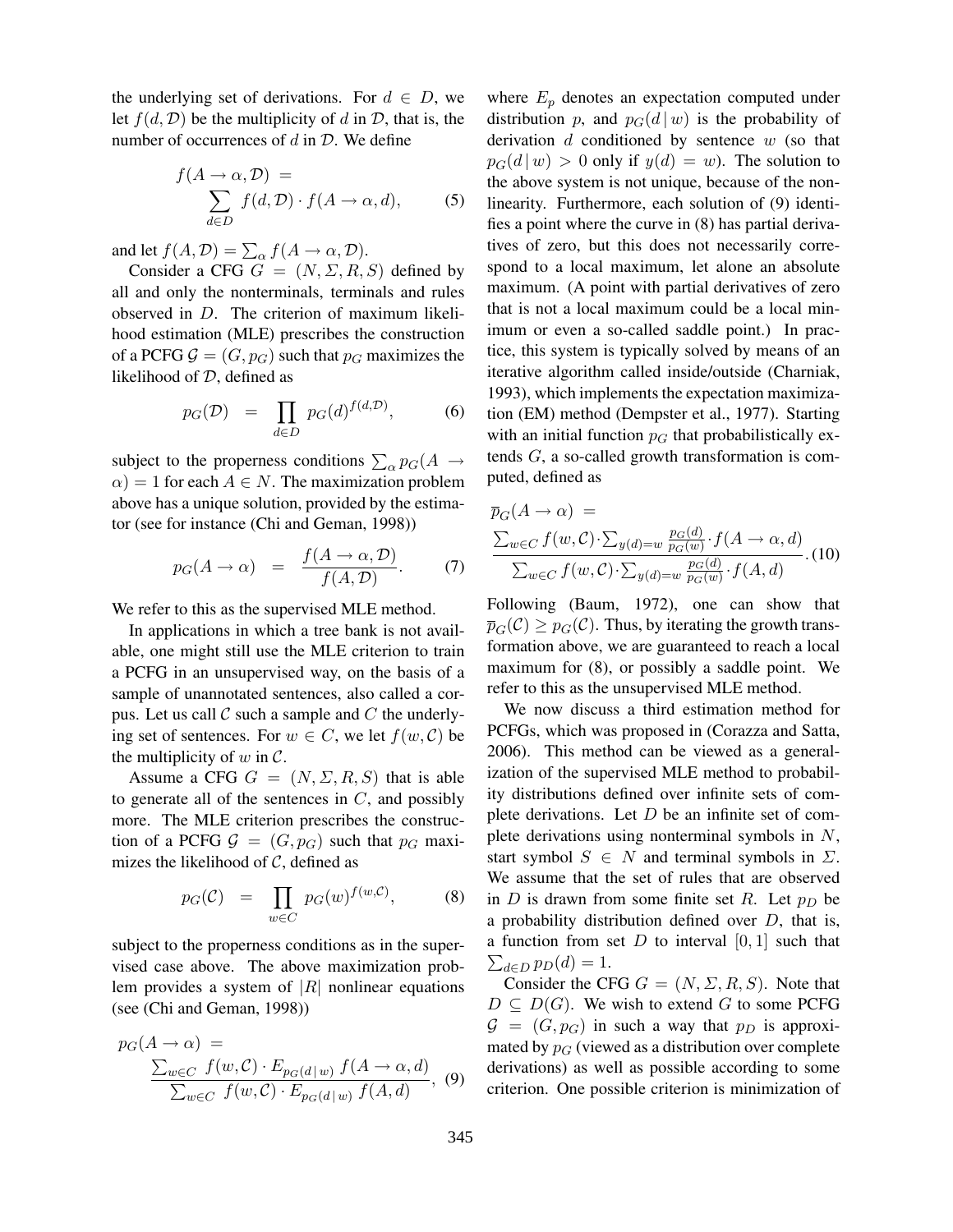the **cross-entropy** between  $p_D$  and  $p_G$ , defined as the expectation, under distribution  $p<sub>D</sub>$ , of the information of the derivations in  $D$  computed under distribution  $p_G$ , that is

$$
H(p_D || p_G) = E_{p_D} \log \frac{1}{p_G(d)}
$$
  
= 
$$
-\sum_{d \in D} p_D(d) \cdot \log p_G(d). \quad (11)
$$

We thus want to assign to the parameters  $p_G(A \rightarrow$  $\alpha$ ),  $A \rightarrow \alpha \in R$ , the values that minimize (11), subject to the conditions  $\sum_{\alpha} p_G(A \to \alpha) = 1$  for each  $A \in N$ . Note that minimization of the cross-entropy above is equivalent to minimization of the Kullback-Leibler distance between  $p_D$  and  $p_G$ . Also note that the likelihood of an infinite set of derivations would always be zero and therefore cannot be considered here.

The solution to the above minimization problem provides the estimator

$$
p_G(A \to \alpha) = \frac{E_{p_D} f(A \to \alpha, d)}{E_{p_D} f(A, d)}.
$$
 (12)

A proof of this result appears in (Corazza and Satta, 2006), and is briefly summarized in Appendix A, in order to make this paper self-contained. We call the above estimator the cross-entropy minimization method.

The cross-entropy minimization method can be viewed as a generalization of the supervised MLE method in (7), as shown in what follows. Let  $D$  and D be defined as for the supervised MLE method. We define a distribution over D as

$$
p_{\mathcal{D}}(d) = \frac{f(d, \mathcal{D})}{|\mathcal{D}|}.
$$
 (13)

Distribution  $p<sub>D</sub>$  is usually called the **empirical dis**tribution associated with  $D$ . Applying the estimator in (12) to  $p_{\mathcal{D}}$ , we obtain

$$
p_G(A \to \alpha) =
$$
  
= 
$$
\frac{\sum_{d \in D} p_D(d) \cdot f(A \to \alpha, d)}{\sum_{d \in D} p_D(d) \cdot f(A, d)}
$$
  
= 
$$
\frac{\sum_{d \in D} \frac{f(d, D)}{|D|} \cdot f(A \to \alpha, d)}{\sum_{d \in D} \frac{f(d, D)}{|D|} \cdot f(A, d)}
$$
  
= 
$$
\frac{\sum_{d \in D} f(d, D) \cdot f(A \to \alpha, d)}{\sum_{d \in D} f(d, D) \cdot f(A, d)}.
$$
 (14)

This is the supervised MLE estimator in (7). This reminds us of the well-known fact that maximizing the likelihood of a (finite) sample through a PCFG distribution amounts to minimizing the cross-entropy between the empirical distribution of the sample and the PCFG distribution itself.

# 4 Renormalization

In this section we recall a renormalization technique for PCFGs that was used before in (Abney et al., 1999), (Chi, 1999) and (Nederhof and Satta, 2003) for different purposes, and is exploited in the next section to prove our main results. In the remainder of this section, we assume a fixed, not necessarily proper PCFG  $\mathcal{G} = (G, p_G)$ , with  $G = (N, \Sigma, S, R)$ .

We define the **renormalization** of  $\mathcal G$  as the PCFG  $\mathcal{R}(\mathcal{G}) = (G, p_{\mathcal{R}})$  with  $p_{\mathcal{R}}$  specified by

$$
p_{\mathcal{R}}(A \to \alpha) =
$$
  

$$
p_G(A \to \alpha) \cdot \frac{\sum_{d,w} p_G(\alpha \stackrel{d}{\Rightarrow} w)}{\sum_{d,w} p_G(A \stackrel{d}{\Rightarrow} w)}.
$$
 (15)

It is not difficult to see that  $\mathcal{R}(\mathcal{G})$  is a proper PCFG. We now show an important property of  $\mathcal{R}(\mathcal{G})$ , discussed before in (Nederhof and Satta, 2003) in the context of so-called weighted context-free grammars.

**Lemma 1** For each derivation d with  $A \stackrel{d}{\Rightarrow} w$ ,  $A \in$ N and  $w \in \Sigma^*$ , we have

$$
p_{\mathcal{R}}(A \stackrel{d}{\Rightarrow} w) = \frac{p_G(A \stackrel{d}{\Rightarrow} w)}{\sum_{d',w'} p_G(A \stackrel{d'}{\Rightarrow} w')}.
$$
 (16)

*Proof.* The proof is by induction on the length of  $d$ , written |d|. If  $|d| = 1$  we must have  $d = (A \rightarrow w)$ , and thus  $p_{\mathcal{R}}(d) = p_{\mathcal{R}}(A \rightarrow w)$ . In this case, the statement of the lemma directly follows from (15).

Assume now  $|d| > 1$  and let  $\pi = (A \rightarrow \alpha)$ be the first rule used in  $d$ . Note that there must be at least one nonterminal symbol in  $\alpha$ . We can then write  $\alpha$  as  $u_0A_1u_1A_2\cdots u_{q-1}A_qu_q$ , for  $q\geq 1$ ,  $A_i \in N$ ,  $1 \leq i \leq q$ , and  $u_j \in \Sigma^*$ ,  $0 \leq$  $j \leq q$ . In words,  $A_1, \ldots, A_q$  are all of the occurrences of nonterminals in  $\alpha$ , as they appear from left to right. Consequently, we can write  $d$  in the form  $d = \pi \cdot d_1 \cdots d_q$  for some derivations  $d_i$ ,  $1 \leq i \leq q$ , with  $A_i \stackrel{d_i}{\Rightarrow} w_i$ ,  $|d_i| \geq 1$  and with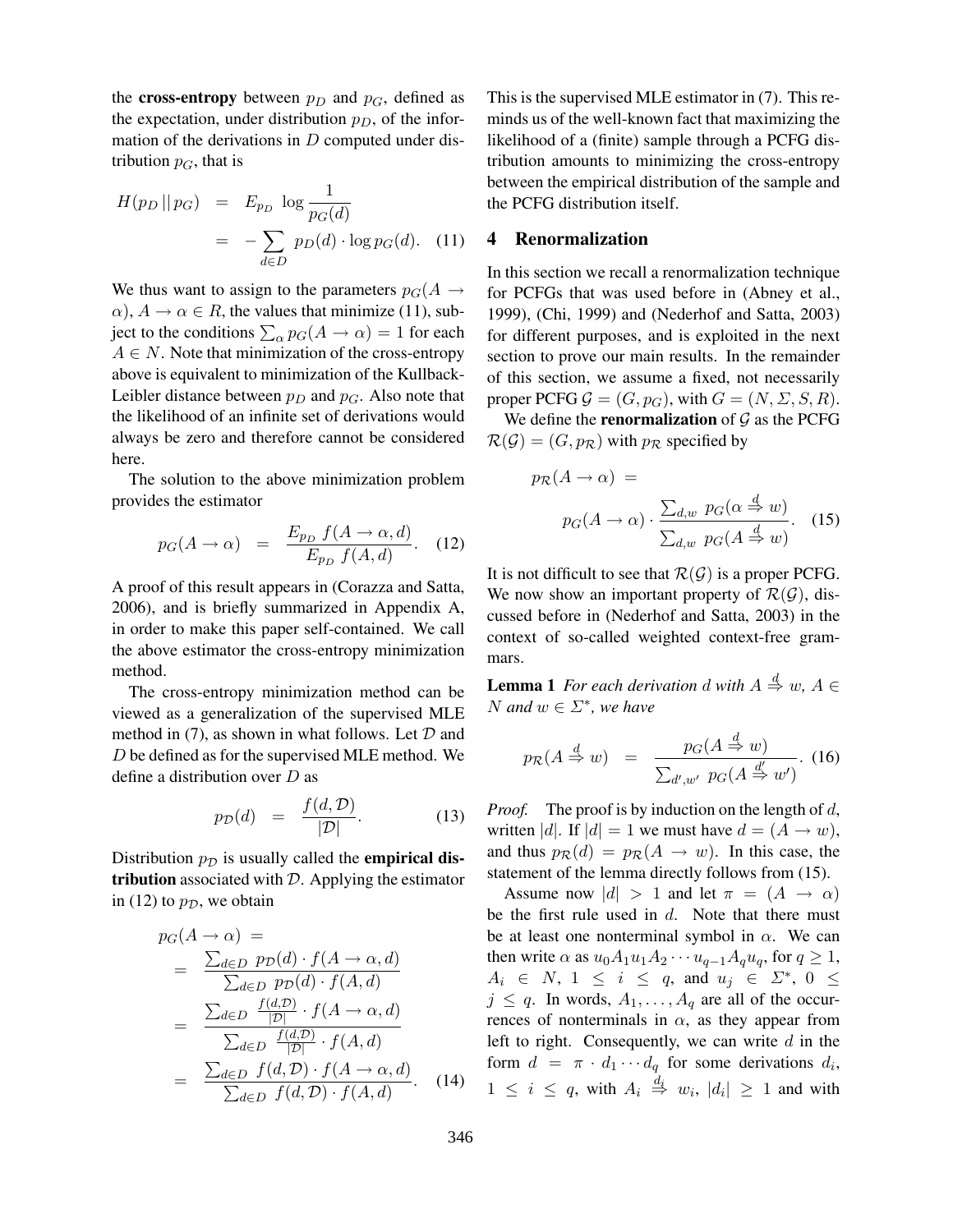$w = u_0w_1u_1w_2\cdots u_{q-1}w_qu_q$ . Below we use the fact that  $p_{\mathcal{R}}(u_j \stackrel{\varepsilon}{\Rightarrow} u_j) = p_G(u_j \stackrel{\varepsilon}{\Rightarrow} u_j) = 1$  for each j with  $0 \le j \le q$ , and further using the definition of  $p_R$  and the inductive hypothesis, we can write

$$
p_{\mathcal{R}}(A \stackrel{d}{\Rightarrow} w) =
$$
  
\n
$$
= p_{\mathcal{R}}(A \rightarrow \alpha) \cdot \prod_{i=1}^{q} p_{\mathcal{R}}(A_i \stackrel{d_i}{\Rightarrow} w_i)
$$
  
\n
$$
= p_{G}(A \rightarrow \alpha) \cdot \frac{\sum_{d',w'} p_{G}(\alpha \stackrel{d'}{\Rightarrow} w')}{\sum_{d',w'} p_{G}(A \stackrel{d'}{\Rightarrow} w')}
$$
  
\n
$$
\cdot \prod_{i=1}^{q} p_{\mathcal{R}}(A_i \stackrel{d_i}{\Rightarrow} w_i)
$$
  
\n
$$
= p_{G}(A \rightarrow \alpha) \cdot \frac{\sum_{d',w'} p_{G}(\alpha \stackrel{d'}{\Rightarrow} w')}{\sum_{d',w'} p_{G}(A \stackrel{d'}{\Rightarrow} w')}
$$
  
\n
$$
\cdot \prod_{i=1}^{q} \frac{p_{G}(A_i \stackrel{d_i}{\Rightarrow} w_i)}{\sum_{d',w'} p_{G}(A_i \stackrel{d'}{\Rightarrow} w')}
$$
  
\n
$$
= p_{G}(A \rightarrow \alpha) \cdot \frac{\sum_{d',w'} p_{G}(\alpha \stackrel{d'}{\Rightarrow} w')}{\sum_{d',w'} p_{G}(A \stackrel{d'}{\Rightarrow} w')}
$$
  
\n
$$
\cdot \prod_{i=1}^{q} \frac{p_{G}(A_i \stackrel{d_i}{\Rightarrow} w_i)}{\sum_{d',w'} p_{G}(A_i \stackrel{d'}{\Rightarrow} w')}
$$
  
\n
$$
= p_{G}(A \rightarrow \alpha) \cdot \frac{\sum_{d',w'} p_{G}(\alpha \stackrel{d'}{\Rightarrow} w')}{\sum_{d',w'} p_{G}(A \stackrel{d'}{\Rightarrow} w')}
$$
  
\n
$$
\cdot \prod_{i=1}^{q} p_{G}(A_i \stackrel{d_i}{\Rightarrow} w_i)
$$
  
\n
$$
\cdot \prod_{i=1}^{q} p_{G}(A_i \stackrel{d'}{\Rightarrow} w')
$$
  
\n
$$
= p_{G}(A \rightarrow \alpha) \cdot \frac{\prod_{i=1}^{q} p_{G}(A_i \stackrel{d'}{\Rightarrow} w')}{\sum_{d',w'} p_{G}(A \stackrel{d'}{\Rightarrow} w')}
$$
  
\n
$$
= \frac{p_{G}(A \stackrel{d}{\Rightarrow} w)}{\sum_{d',w'}
$$

As an easy corollary of Lemma 1, we have that  $\mathcal{R}(\mathcal{G})$  is a consistent PCFG, as we can write

$$
\sum_{d,w} p_{\mathcal{R}}(S \stackrel{d}{\Rightarrow} w) =
$$

$$
= \sum_{d,w} \frac{p_G(S \stackrel{d}{\Rightarrow} w)}{\sum_{d',w'} p_G(S \stackrel{d'}{\Rightarrow} w')}
$$

$$
= \frac{\sum_{d,w} p_G(S \stackrel{d}{\Rightarrow} w)}{\sum_{d',w'} p_G(S \stackrel{d'}{\Rightarrow} w')} = 1. \qquad (18)
$$

# 5 Consistency

In this section we prove the main results of this paper, namely that all of the estimation methods discussed in Section 3 always provide consistent PCFGs. We start with a technical lemma, central to our results, showing that a PCFG that minimizes the cross-entropy with a distribution over any set of derivations must be consistent.

**Lemma 2** Let  $\mathcal{G} = (G, p_G)$  be a proper PCFG and let  $p_D$  be a probability distribution defined over some set  $D \subseteq D(G)$ . If G minimizes function  $H(p_D || p_G)$ , then G is consistent.

*Proof.* Let  $G = (N, \Sigma, S, R)$ , and assume that G is not consistent. We establish a contradiction. Since  $G$ is not consistent, we must have  $\sum_{d,w} p_G(S \stackrel{d}{\Rightarrow} w) <$ 1. Let then  $\mathcal{R}(\mathcal{G}) = (G, p_{\mathcal{R}})$  be the renormalization of G, defined as in (15). For any derivation  $S \stackrel{d}{\Rightarrow} w$ ,  $w \in \Sigma^*$ , with d in D, we can use Lemma 1 and write

$$
p_{\mathcal{R}}(S \stackrel{d}{\Rightarrow} w) =
$$
  
= 
$$
\frac{1}{\sum_{d',w'} p_G(S \stackrel{d'}{\Rightarrow} w')} \cdot p_G(S \stackrel{d}{\Rightarrow} w)
$$
  
> 
$$
p_G(S \stackrel{d}{\Rightarrow} w).
$$
 (19)

In words, every complete derivation  $d$  in  $D$  has a probability in  $\mathcal{R}(\mathcal{G})$  that is strictly greater than in G. But this means  $H(p_D || p_R) < H(p_D || p_G)$ , against our hypothesis. Therefore,  $G$  is consistent and  $p<sub>G</sub>$  is a probability distribution over set  $D(G)$ . Thus function  $H(p_D || p_G)$  can be interpreted as the cross-entropy. (Observe that in the statement of the lemma we have avoided the term 'cross-entropy', since cross-entropies are only defined for probability distributions.)

Lemma 2 directly implies that the cross-entropy minimization method in (12) always provides a consistent PCFG, since it minimizes cross-entropy for a distribution defined over a subset of  $D(G)$ . We have already seen in Section 3 that the supervised MLE method is a special case of the cross-entropy minimization method. Thus we can also conclude that a PCFG trained with the supervised MLE method is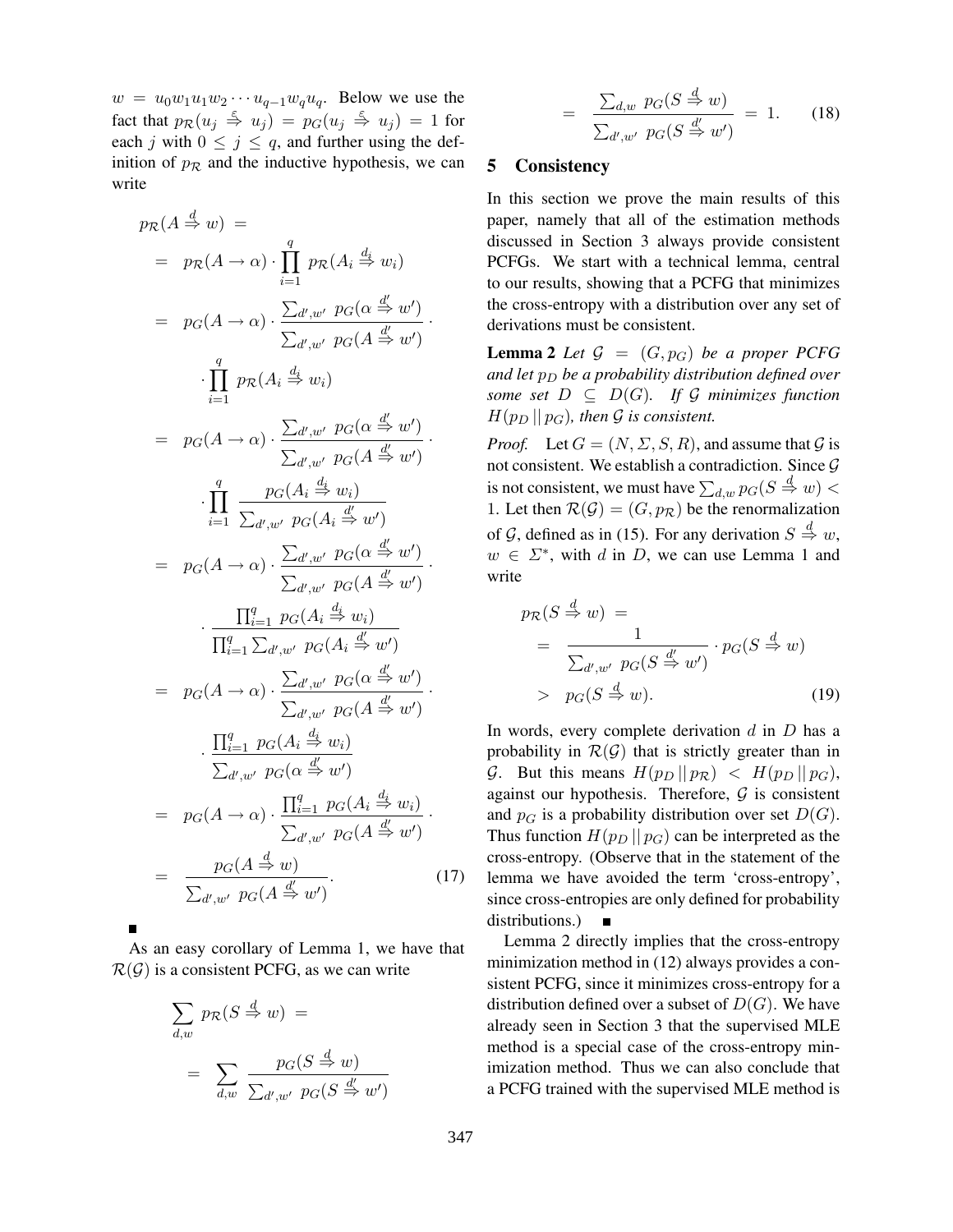always consistent. This provides an alternative proof of a property that was first shown in (Chaudhuri et al., 1983), as discussed in Section 1.

We now prove the same result for the unsupervised MLE method, without any restrictive assumption on the rules of our CFGs. This solves a problem that was left open in the literature (Chi and Geman, 1998); see again Section 1 for discussion. Let  $\mathcal C$  and  $C$  be defined as in Section 3. We define the empirical distribution of  $\mathcal C$  as

$$
p_C(w) = \frac{f(w, C)}{|C|}.
$$
 (20)

Let  $G = (N, \Sigma, S, R)$  be a CFG such that  $C \subseteq$  $L(G)$ . Let  $D(C)$  be the set of all complete derivations for  $G$  that generate sentences in  $C$ , that is,  $D(C) = \{d \mid d \in D(G), y(d) \in C\}.$ 

Further, assume some probabilistic extension  $\mathcal{G} =$  $(G, p_G)$  of G, such that  $p_G(d) > 0$  for every  $d \in$  $D(C)$ . We define a distribution over  $D(C)$  by

$$
p_{D(C)}(d) = p_C(y(d)) \cdot \frac{p_G(d)}{p_G(y(d))}. \quad (21)
$$

It is not difficult to verify that

$$
\sum_{d \in D(C)} p_{D(C)}(d) = 1. \tag{22}
$$

We now apply to  $G$  the estimator in (12), in order to obtain a new PCFG  $\hat{G} = (G, \hat{p}_{G})$  that minimizes the cross-entropy between  $p_{D(C)}$  and  $\hat{p}_G$ . According to Lemma 2, we have that  $\hat{G}$  is a consistent PCFG. Distribution  $\hat{p}_G$  is specified by

$$
\hat{p}_{G}(A \rightarrow \alpha) =
$$
\n
$$
= \frac{\sum_{d \in D(C)} p_{D(C)}(d) \cdot f(A \rightarrow \alpha, d)}{\sum_{d \in D(C)} p_{D(C)}(d) \cdot f(A, d)}
$$
\n
$$
= \frac{\sum_{d \in D(C)} \frac{f(y(d), C)}{|C|} \cdot \frac{p_{G}(d)}{p_{G}(y(d))} \cdot f(A \rightarrow \alpha, d)}{\sum_{d \in D(C)} \frac{f(y(d), C)}{|C|} \cdot \frac{p_{G}(d)}{p_{G}(y(d))} \cdot f(A, d)}
$$
\n
$$
= \frac{\sum_{w \in C} f(w, C) \cdot \sum_{y(d) = w} \frac{p_{G}(d)}{p_{G}(w)} \cdot f(A \rightarrow \alpha, d)}{\sum_{w \in C} f(w, C) \cdot \sum_{y(d) = w} \frac{p_{G}(d)}{p_{G}(w)} \cdot f(A, d)}
$$
\n
$$
= \frac{\sum_{w \in C} f(w, C) \cdot E_{p_{G}(d|w)} f(A \rightarrow \alpha, d)}{\sum_{w \in C} f(w, C) \cdot E_{p_{G}(d|w)} f(A, d)}.
$$
\n(23)

Since distribution  $p<sub>G</sub>$  was arbitrarily chosen, subject to the only restriction that  $p_G(d) > 0$  for every  $d \in D(C)$ , we have that (23) is the growth estimator (10) already discussed in Section 3. In fact, for each  $w \in L(G)$  and  $d \in D(G)$ , we have  $p_G(d | w) = \frac{p_G(d)}{p_G(w)}$ . We conclude with the desired result, namely that a general form PCFG obtained at any iteration of the EM method for the unsupervised MLE is always consistent.

#### 6 Conclusions

In this paper we have investigated a number of methods for the empirical estimation of probabilistic context-free grammars, and have shown that the resulting grammars have the so-called consistency property. This property guarantees that all the probability mass of the grammar is used for the finite strings it derives. Thus if the grammar is used in combination with other probabilistic models, as for instance in a speech processing system, consistency allows us to combine or compare scores from different modules in a sound way.

To obtain our results, we have used a novel proof technique that exploits an already known construction for the renormalization of probabilistic contextfree grammars. Our proof technique seems more intuitive than arguments previously used in the literature to prove the consistency property, based on counting arguments or on spectral analysis. It is not difficult to see that our proof technique can also be used with probabilistic rewriting formalisms whose underlying derivations can be characterized by means of context-free rewriting. This is for instance the case with probabilistic tree-adjoining grammars (Schabes, 1992; Sarkar, 1998), for which consistency results have not yet been shown in the literature.

#### A Cross-entropy minimization

In order to make this paper self-contained, we sketch a proof of the claim in Section 3 that the estimator in (12) minimizes the cross entropy in (11). A full proof appears in (Corazza and Satta, 2006).

Let D,  $p_D$  and  $G = (N, \Sigma, R, S)$  be defined as in Section 3. We want to find a proper PCFG  $\mathcal{G}$  =  $(G, p_G)$  such that the cross-entropy  $H(p_D || p_G)$  is minimal. We use Lagrange multipliers  $\lambda_A$  for each  $A \in N$  and define the form

$$
\nabla = \sum_{A \in N} \lambda_A \cdot (\sum_{\alpha} p_G(A \to \alpha) - 1) +
$$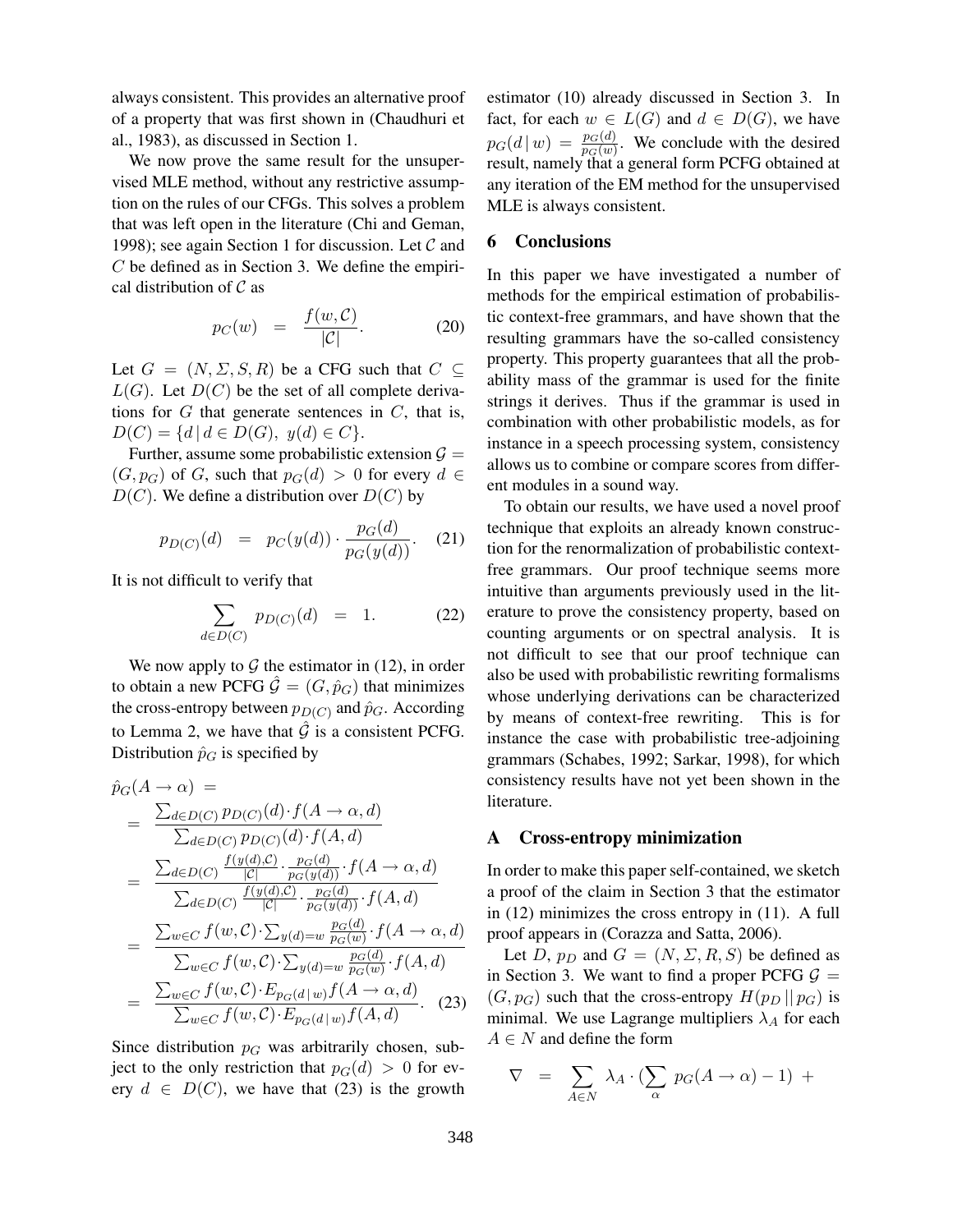$$
-\sum_{d\in D} p_D(d) \cdot \log p_G(d). \tag{24}
$$

We now consider all the partial derivatives of  $\nabla$ . For each  $A \in N$  we have

$$
\frac{\partial \nabla}{\partial \lambda_A} = \sum_{\alpha} p_G(A \to \alpha) - 1. \tag{25}
$$

For each  $(A \rightarrow \alpha) \in R$  we have

$$
\frac{\partial \nabla}{\partial p_G(A \to \alpha)} =
$$
\n
$$
= \lambda_A - \frac{\partial}{\partial p_G(A \to \alpha)} \sum_{d \in D} p_D(d) \cdot \log p_G(d)
$$
\n
$$
= \lambda_A - \sum_{d \in D} p_D(d) \cdot \frac{\partial}{\partial p_G(A \to \alpha)} \log p_G(d)
$$
\n
$$
= \lambda_A - \sum_{d \in D} p_D(d) \cdot \frac{\partial}{\partial p_G(A \to \alpha)}
$$
\n
$$
\log \prod_{(B \to \beta) \in R} p_G(B \to \beta)^{f(B \to \beta,d)}
$$
\n
$$
= \lambda_A - \sum_{d \in D} p_D(d) \cdot \frac{\partial}{\partial p_G(A \to \alpha)}
$$
\n
$$
\sum_{(B \to \beta) \in R} f(B \to \beta, d) \cdot \log p_G(B \to \beta)
$$
\n
$$
= \lambda_A - \sum_{d \in D} p_D(d) \cdot \sum_{(B \to \beta) \in R} f(B \to \beta, d)
$$
\n
$$
= \lambda_A - \sum_{d \in D} p_D(d) \cdot f(A \to \alpha, d)
$$
\n
$$
\cdot \frac{1}{\ln(2)} \cdot \frac{1}{p_G(A \to \alpha)}
$$
\n
$$
= \lambda_A - \frac{1}{\ln(2)} \cdot \frac{1}{p_G(A \to \alpha)}
$$
\n
$$
\cdot \sum_{d \in D} p_D(d) \cdot f(A \to \alpha, d)
$$
\n
$$
= \lambda_A - \frac{1}{\ln(2)} \cdot \frac{1}{p_G(A \to \alpha)}.
$$
\n(26)

By setting to zero all of the above partial derivatives, we obtain a system of  $|N|+|R|$  equations, which we must solve. From  $\frac{\partial \nabla}{\partial p_G(A \rightarrow \alpha)} = 0$  we obtain

$$
\lambda_A \cdot \ln(2) \cdot p_G(A \to \alpha) =
$$
  
\n
$$
E_{p_D} f(A \to \alpha, d).
$$
 (27)

We sum over all strings  $\alpha$  such that  $(A \to \alpha) \in R$ , deriving

$$
\lambda_A \cdot \ln(2) \cdot \sum_{\alpha} p_G(A \to \alpha) =
$$
\n
$$
= \sum_{\alpha} E_{p_D} f(A \to \alpha, d)
$$
\n
$$
= \sum_{\alpha} \sum_{d \in D} p_D(d) \cdot f(A \to \alpha, d)
$$
\n
$$
= \sum_{d \in D} p_D(d) \cdot \sum_{\alpha} f(A \to \alpha, d)
$$
\n
$$
= \sum_{d \in D} p_D(d) \cdot f(A, d)
$$
\n
$$
= E_{p_D} f(A, d). \qquad (28)
$$

From each equation  $\frac{\partial \nabla}{\partial \lambda_A}$  = 0 we obtain  $\sum_{\alpha} p_G(A \to \alpha) = 1$  for each  $A \in N$  (our original constraints). Combining this with (28) we obtain

$$
\lambda_A \cdot \ln(2) = E_{p_D} f(A, d). \tag{29}
$$

Replacing (29) into (27) we obtain, for every rule  $(A \rightarrow \alpha) \in R$ ,

$$
p_G(A \to \alpha) = \frac{E_{p_D} f(A \to \alpha, d)}{E_{p_D} f(A, d)}.
$$
 (30)

This is the estimator introduced in Section 3.

#### References

- S. Abney, D. McAllester, and F. Pereira. 1999. Relating probabilistic grammars and automata. In 37th Annual Meeting of the Association for Computational Linguistics, Proceedings of the Conference, pages 542–549, Maryland, USA, June.
- L. E. Baum. 1972. An inequality and associated maximization technique in statistical estimations of probabilistic functions of Markov processes. Inequalities, 3:1–8.
- T.L. Booth and R.A. Thompson. 1973. Applying probabilistic measures to abstract languages. IEEE Transactions on Computers, C-22(5):442–450, May.
- E. Charniak. 1993. Statistical Language Learning. MIT Press.
- R. Chaudhuri, S. Pham, and O. N. Garcia. 1983. Solution of an open problem on probabilistic grammars. IEEE Transactions on Computers, 32(8):748–750.
- Z. Chi and S. Geman. 1998. Estimation of probabilistic context-free grammars. Computational Linguistics, 24(2):299–305.